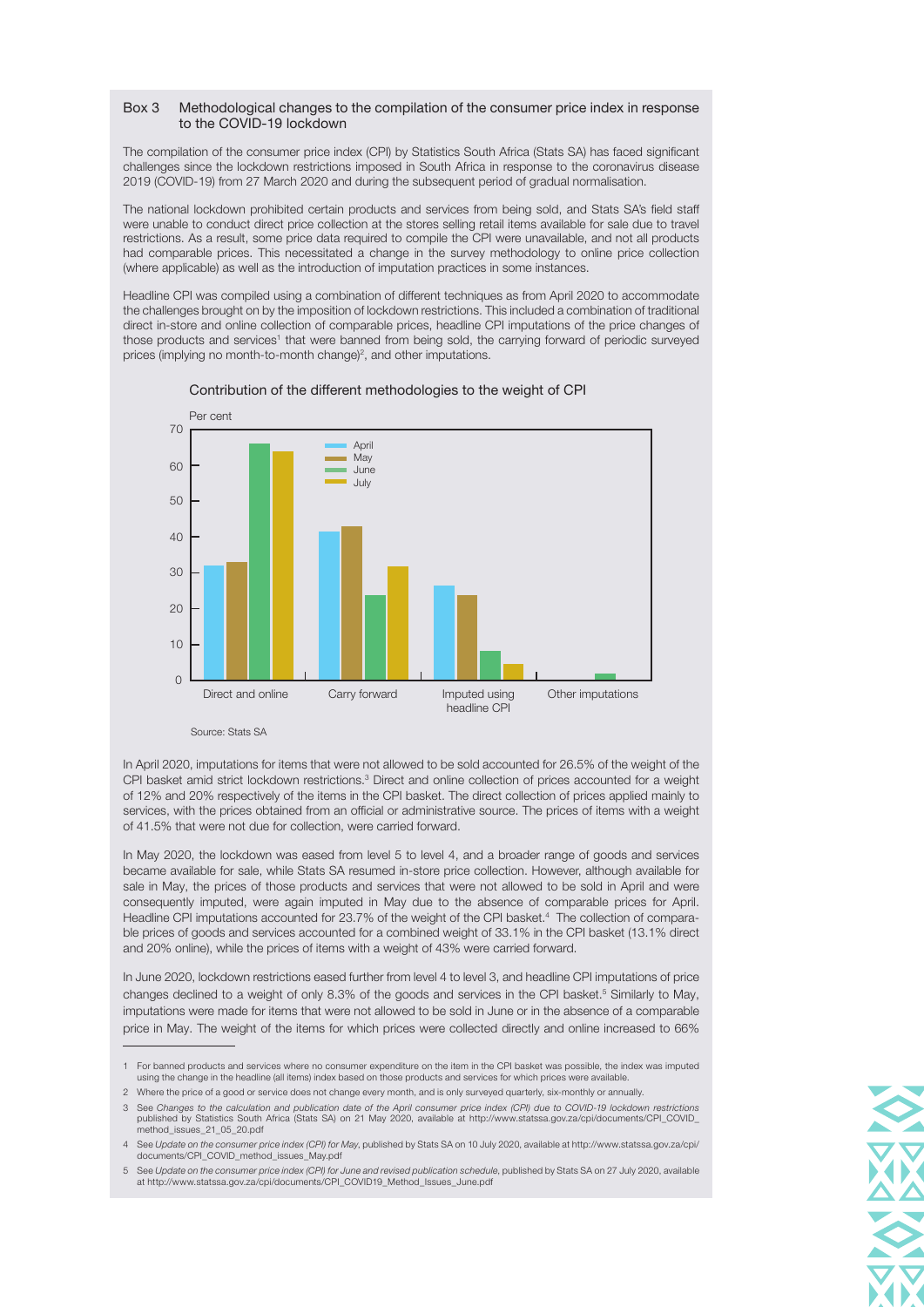of the CPI basket. The weight of the items for which indices were carried forward declined to 23.7%, while  $2\%$  of the weight of the CPI was imputed using the class mean method<sup>6</sup>.

In July 2020, the collection and compilation methodology of the CPI largely normalised in the context of further easing of lockdown restrictions. Headline CPI imputations accounted for only 4.5% of the weight of the CPI basket, while 31.7% were carried forward and 63.8% were either collected directly or online in July.7 The increase in the weight of items carried forward from June to July reflects the usual decline in the number of quarterly surveys over this period.

The imputation methodology introduced some biases to consumer price inflation in April 2020, May and June, with headline CPI largely influenced by changes in food and fuel prices. These biases were more pronounced in the calculation of underlying inflation, as these measures include most of the imputed items. If the actual change in the prices of the goods and services that were imputed was smaller than the change in headline CPI, it would introduce an upward bias, but if the actual change in the prices of those items was larger than the change in headline CPI, it would introduce a downward bias.

The marked month-to-month declines in fuel prices of 11.1% and 12.2% in April and May respectively exerted some downward bias on headline CPI, more than what would otherwise be justified by its weight of 4.58% in the CPI basket. In particular, these declines exacerbated the slowdown in core inflation.

The likely underestimation of some imputed categories in April and May is shown by the month-to-month changes in four of the imputed categories for the past four years. In all instances, the average month-to-month percentage changes during the 2017–2019 period were much higher than the April 2020 and May changes.



## Month-to-month percentage change in selected imputed CPI categories in April: 2017–2020

6 This method entails imputing the average price change of a product or service using the change in the next-highest level aggregate index. 7 See Update on the consumer price index (CPI) for July, published by Stats SA on 20 August 2020, available at [http://www.statssa.gov.za/](http://www.statssa.gov.za/cpi/documents/CPI_COVID_method_issues_July.pdf) [cpi/documents/CPI\\_COVID\\_method\\_issues\\_July.pdf](http://www.statssa.gov.za/cpi/documents/CPI_COVID_method_issues_July.pdf)